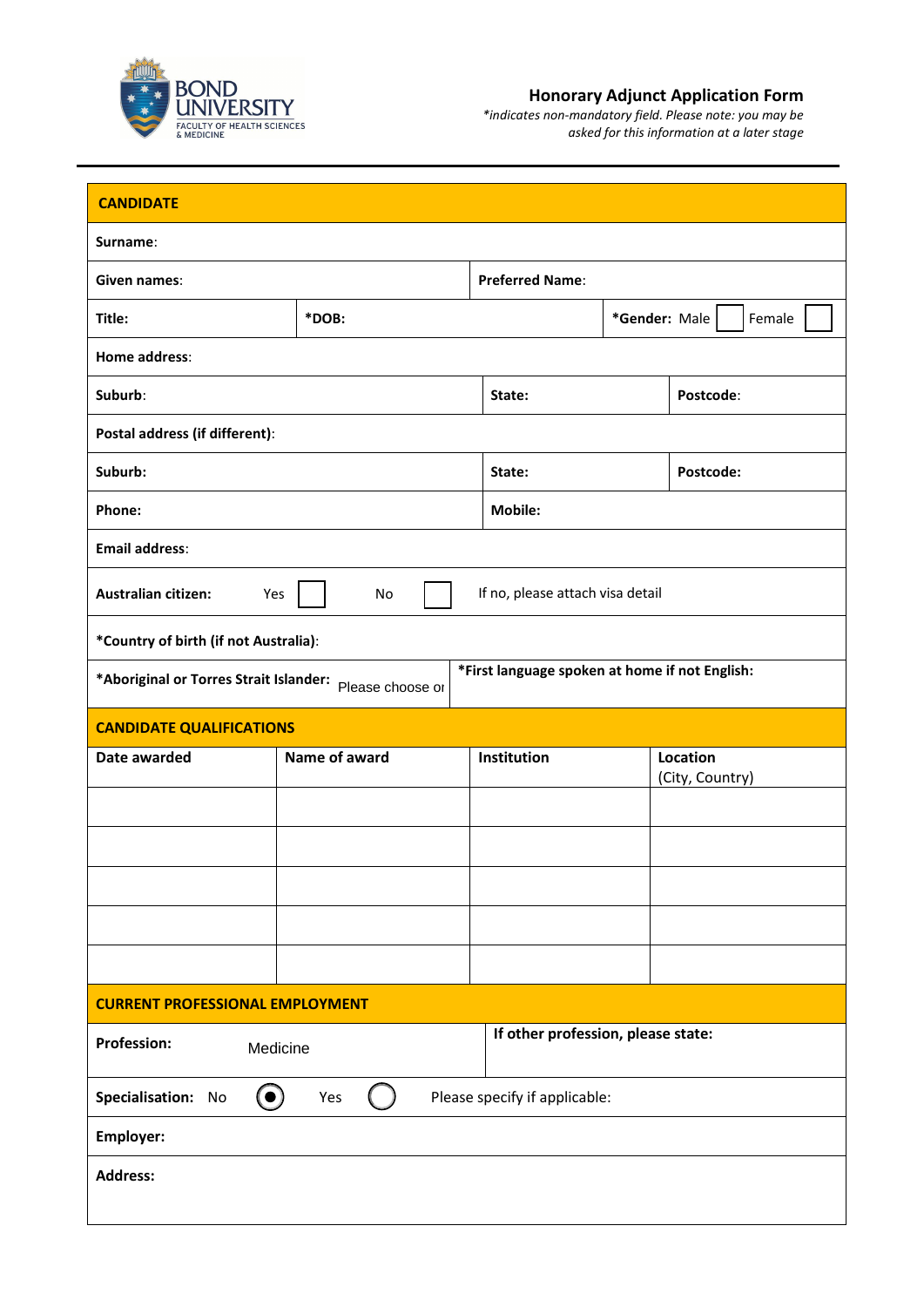| <b>OTHER PROFESSIONAL EMPLOYMENT</b>                                                                                                                            |                                                                         |                                                                                                                                                 |                             |  |  |  |  |
|-----------------------------------------------------------------------------------------------------------------------------------------------------------------|-------------------------------------------------------------------------|-------------------------------------------------------------------------------------------------------------------------------------------------|-----------------------------|--|--|--|--|
| <b>Period</b><br>(Month & Year)                                                                                                                                 | <b>Title</b>                                                            | Institution                                                                                                                                     | Location<br>(City, Country) |  |  |  |  |
|                                                                                                                                                                 |                                                                         |                                                                                                                                                 |                             |  |  |  |  |
|                                                                                                                                                                 |                                                                         |                                                                                                                                                 |                             |  |  |  |  |
|                                                                                                                                                                 |                                                                         |                                                                                                                                                 |                             |  |  |  |  |
|                                                                                                                                                                 | <b>PROFESSIONAL REGISTRATION/S (e.g. FRACP)</b>                         |                                                                                                                                                 |                             |  |  |  |  |
| Date received                                                                                                                                                   | <b>Type</b>                                                             |                                                                                                                                                 |                             |  |  |  |  |
|                                                                                                                                                                 |                                                                         |                                                                                                                                                 |                             |  |  |  |  |
|                                                                                                                                                                 |                                                                         |                                                                                                                                                 |                             |  |  |  |  |
| <b>CANDIDATE SPONSOR AND REFEREE DETAILS</b>                                                                                                                    |                                                                         |                                                                                                                                                 |                             |  |  |  |  |
| <b>Sponsor details:</b><br>Your sponsor must be a current Bond University staff member or<br>Health Professional associated with Bond University. Please attach |                                                                         | <b>Referee details:</b><br>Please provide the information of a senior practitioner and attach their<br>Letter of Reference to your application. |                             |  |  |  |  |
| Name and title:                                                                                                                                                 | their completed Nomination Form to your application.<br>Name and title: |                                                                                                                                                 |                             |  |  |  |  |
| <b>Facility/Department:</b>                                                                                                                                     |                                                                         | <b>Facility/Department:</b>                                                                                                                     |                             |  |  |  |  |
| AREAS OF INTEREST - Please indicate which activities you are willing to participate in:                                                                         |                                                                         |                                                                                                                                                 |                             |  |  |  |  |
| (Contribution would normally be expected to be 10 to 20 hours per year)                                                                                         |                                                                         |                                                                                                                                                 |                             |  |  |  |  |
| <b>Activities</b>                                                                                                                                               |                                                                         |                                                                                                                                                 |                             |  |  |  |  |
| Supervising students on placements                                                                                                                              |                                                                         |                                                                                                                                                 |                             |  |  |  |  |
| Tutoring individual students                                                                                                                                    |                                                                         |                                                                                                                                                 |                             |  |  |  |  |
| Tutoring small groups of students                                                                                                                               |                                                                         |                                                                                                                                                 |                             |  |  |  |  |
| Acting as a mentor to students                                                                                                                                  |                                                                         |                                                                                                                                                 |                             |  |  |  |  |
| Delivering lectures or other learning activities                                                                                                                |                                                                         |                                                                                                                                                 |                             |  |  |  |  |
| Involvement with assessment - e.g. writing items, standard setting, marking                                                                                     |                                                                         |                                                                                                                                                 |                             |  |  |  |  |
| Involvement with assessment - e.g. OSCE examinations                                                                                                            |                                                                         |                                                                                                                                                 |                             |  |  |  |  |
| Participation in the interview selection process for students                                                                                                   |                                                                         |                                                                                                                                                 |                             |  |  |  |  |
| Research and student research projects                                                                                                                          |                                                                         |                                                                                                                                                 |                             |  |  |  |  |
| Develop / review curriculum materials and on-line resources                                                                                                     |                                                                         |                                                                                                                                                 |                             |  |  |  |  |